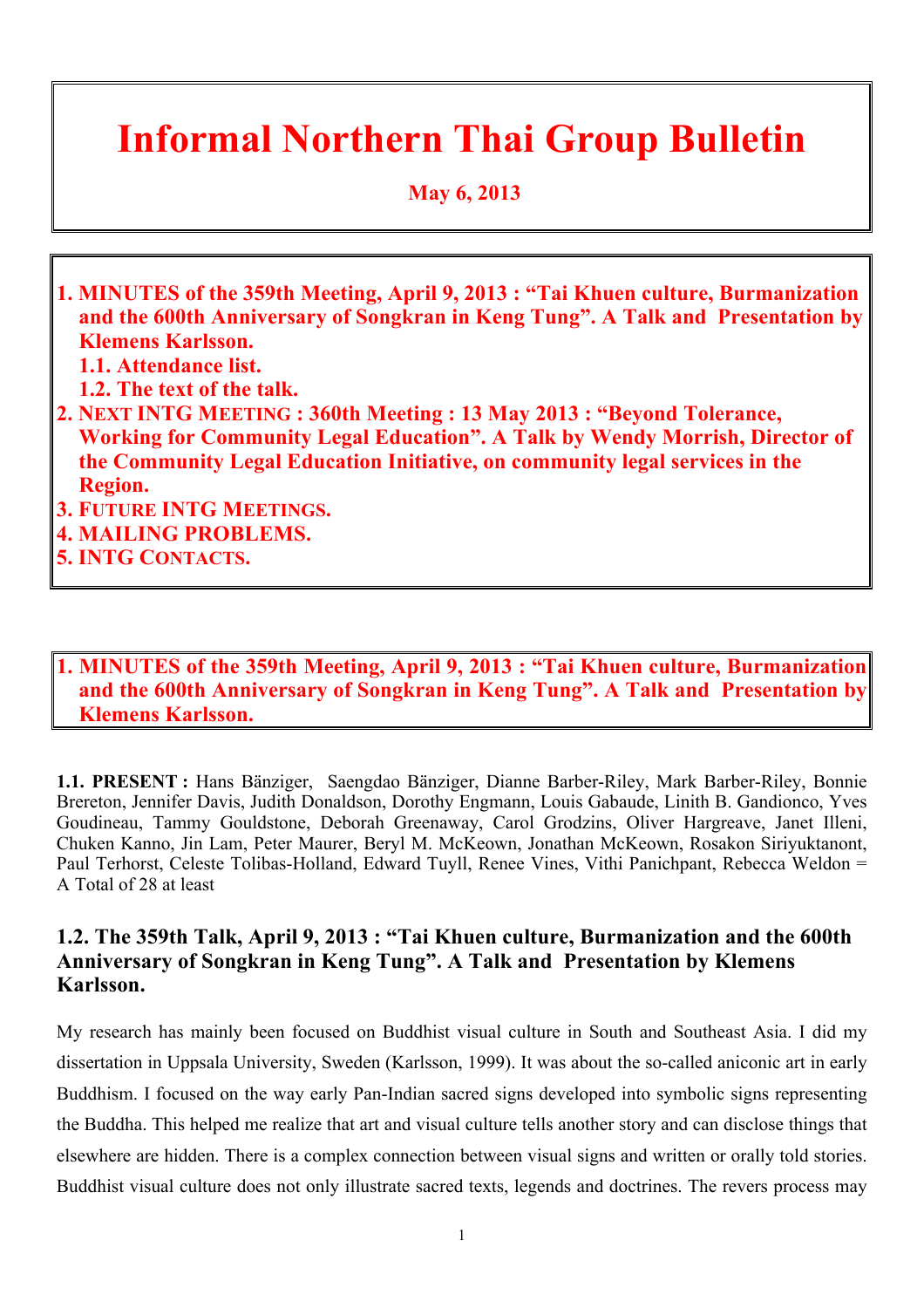also have occurred. Visual culture may have influenced the creation of stories, legends and doctrines in early Buddhism (Karlsson, 2006).

It is therefore my conviction that visual culture in the living religious tradition of Upper Southeast Asia also can disclose things that otherwise remained hidden. That's also the reason why I became interested in the culture of Tai Khuen and the city of Keng Tung and this is what I will speak about today.

I will focus on Tai Khuen culture and tell the story of two interesting statues that both disclose aspects of the ongoing Burmanization of Keng Tung. I will thereafter finish my talk with a short description about a resent project I am engaged in. It is about the Songkran Water Festival in Keng Tung and I will show some pictures from the celebration of its 600th Anniversary two years ago.

#### **Tai Khuen culture**

Keng Tung is the main city in the Eastern Shan State in Myanmar. The classical name of the city of Keng Tung is Tungapori and the name of the state is Khemarattha. The majority people living there call themselves Tai Khuen, but are often combined with the rest of the Tai people in the Shan State and almost always known as Shan or Tai Yai. But Tai Khuen has a unique culture more similar with Tai Yuan in Northern Thailand or Tai Lue in Sipsongbanna, than with the Shans in north and south Shan State of Myanmar.

Tai Khuen has a unique independent Buddhist sangha with 40 monasteries (Wat) in the township of Keng Tung (Karlsson, 2009). There is no official government control of the Khuen Sangha, and the head monk is elected by Khuen monks and prominent local lay persons. One of the unique aspects of Tai Khuen Buddhism is that they have their own Buddhist Canon and written in Khuen language and script. Another is the way Khuen Buddhist monks recite Pali texts. It differs in rhythm and intonations compared to the way Shan monks recite the same text. The recitation is more similar with Thai traditions. The religious calendar is also close to Thai traditions which mean that the Khuen do not celebrate full moon days at the same days as the Shan and Burmese.

Another significant feature of Tai Khuen Buddhist culture is its visual culture and special the architecture and design of Buddhist monasteries (Wat) (Karlsson, 2011). The Khuen monasteries in Keng Tung are quite distinct from a Shan and a Burmese monastery. Rather, they are closely related to monasteries in northern Thailand, Laos and Sipsongbanna. Khuen monasteries consist of a sacred compound with several buildings with the vihara, ubosot and stupa as the most important, just as those here in Chiang Mai. Gold stenciling on the inner walls and teakwood pillars are frequent in Tai Khuen viharas. Also noticeable features in Tai Khuen visual culture are the banners (tong) hanging from the ceiling in the monastery and the temple drums. The Shan monastery, in comparison, often consists of one solitary and multi-functional building on stilts. The floor is usually divided into three levels, each separated by a step of some 15-20 centimetres.

The reason for this unique Tai Khuen culture and its likeness with northern Thailand is of course the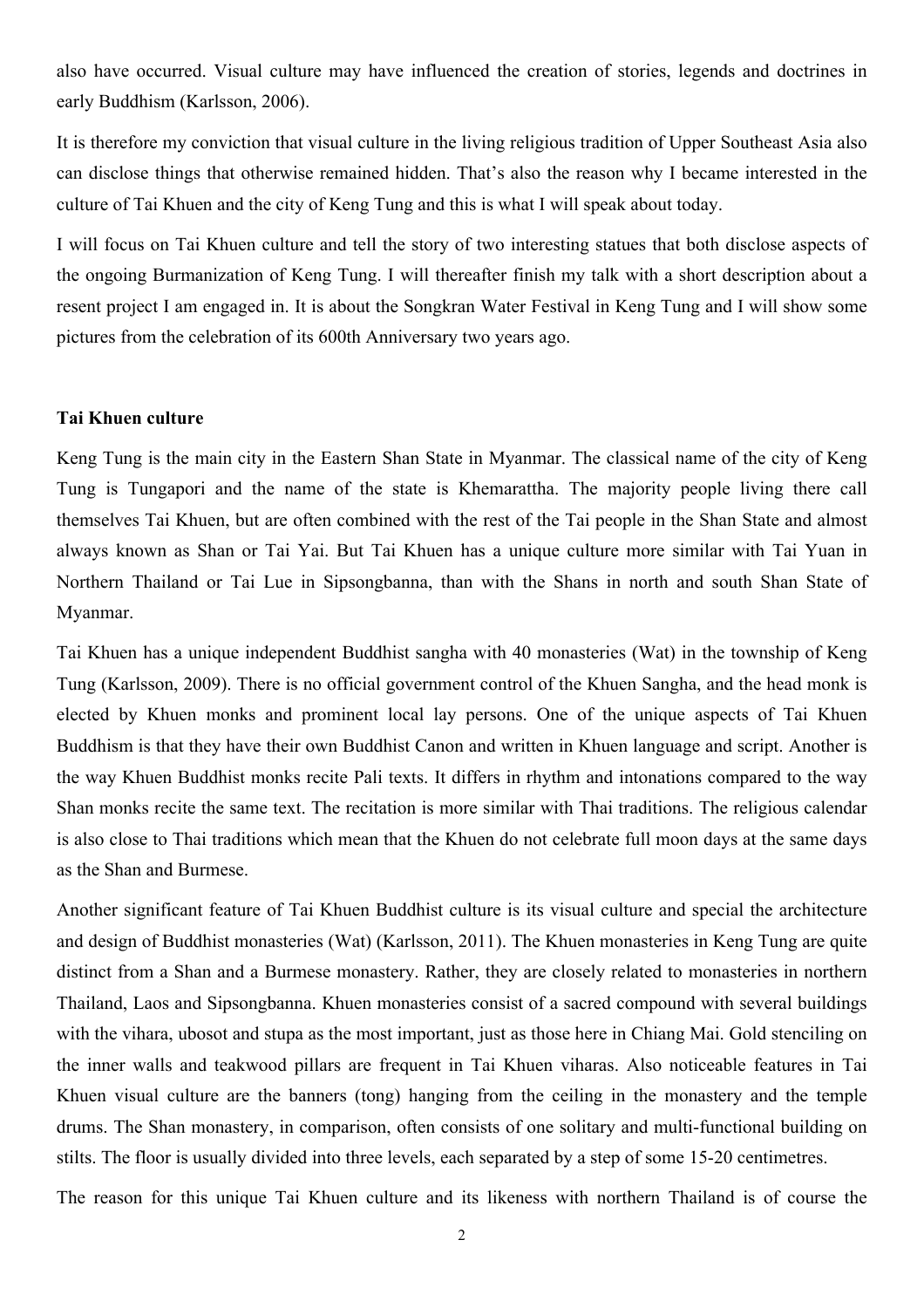historical connection between Keng Tung and LanNa. Keng Tung was established in the middle of the thirteenth century by King Mangrai from Chiang Mai. Keng Tung became a small autonomous or semiautonomous city-state (muang) and their rulers have to come to Chiang Mai annually in order to pay tribune in the presence of the king. Buddhism was also established from Lan Na and is described in details in local chronicles.

#### **Visual Culture and Burmanization – Mahamuni Buddha Statue**

The Mahamuni (Maha Myat Muni) Buddha image of Keng Tung is situated in a temple hall in the center of the city and is a quite spectacular image. It is a huge golden Buddha, sitting on a throne in Burmese royal dress and regalia. It was made in the 1920s as a copy of one of the most famous Buddha images in Burma, the Mandalay Mahamuni Buddha, which is subject to extensive ritual veneration. The original Mahamuni Buddha in Mandalay was constructed in Arakan (Rakhine State), the western part of today's Myanmar. The mythical tradition places the construction of the Mahamuni statue as far back as the lifetime of the Buddha, but probably it is as old as the fifth century. A ritual is performed every morning at the temple in Mandalay, with monks washing and applying gold-leaf to the image. A similar but simpler variant of this ritual takes place every full and new moon at the Keng Tung Mahamuni statue. (Karlsson, 2009).

The image has been highly venerated throughout Burmese Buddhist history. Burmese political history of the eighteenth century, especially regarding the kingdom of Bodawpaya, has been closely connected to the Mahamuni Buddha image. In 1784, after his invasion of Arakan, he took the Mahamuni image to his new capital at Amarapura, in present-day Mandalay. It is today regarded by the Burmese as a national treasure. The making of the Mahamuni replica was made by the order of the Keng Tung ruler (Saopha), Sao Kawn Kiao Intaleng, together with the abbot of Wat Zaing Ngarm. As the original image is a prominent part of Burmese national identity, to copy the Mahamuni Buddha can be seen as an example of cultural Burmanization.

By the time the Mahamuni image was constructed, the country was under British rule and each Shan State enjoyed a measure of administrative independence as British protectorates. Keng Tung had also suffered three Siamese invasions between 1849 and 1854, repulsing them with Burmese and Shan aid. Chiang Mai was at that time a power in decay and dependent on Siam. As a result, Burmese influence in the area increased, and the ruler of Keng Tung turned his face towards the Burmese and ordered the copying of a Burmese Buddha and not one of the highly venerated Buddha images from northern Thailand.

Today, there is one specific piece of cloth that indicates that Burmese military leaders have symbolic control of the Mahamuni image. A baldachin of orange cloth is placed at the top of the head of the Buddha. A piece of blue cloth with the names of the present military commander in Chiang Tung and his wife are stuck on the baldachin. Every time a new commander takes office in Chiang Tung, a donation ritual is made, and the names on the baldachin are replaced.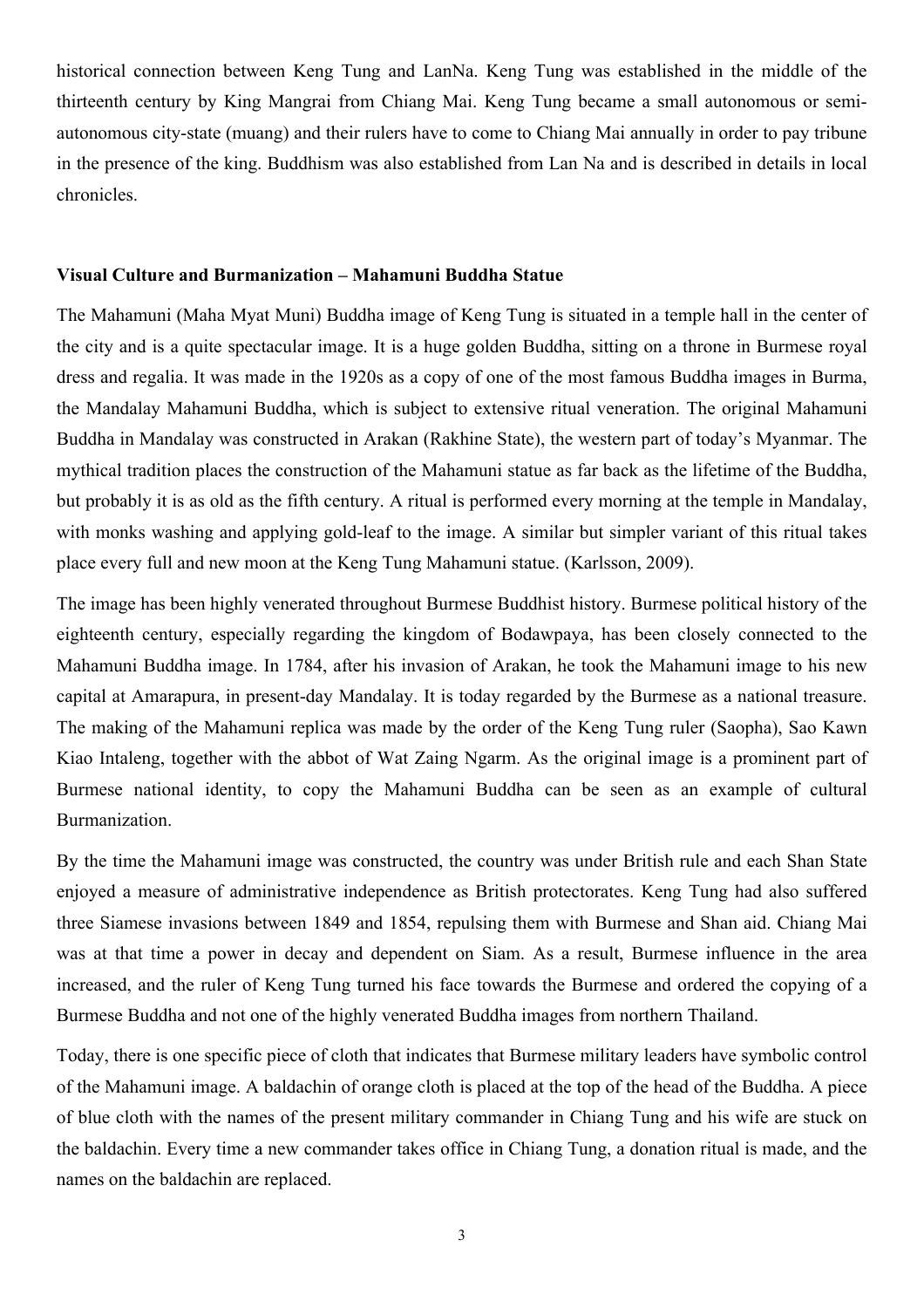The names on the baldachin imply that the military commander and his wife are the main donors contributing to the image and that everyone who enters the temple and donates flowers, food, or gold leaves does it under military protection. This symbolic control of the image manifests that all merit from venerations and donations made by ordinary people goes to the main donor, the present military commander. The statue legitimizing the political power of the present military government

It is therefore possible to say that the statue establishes a link with sacred Buddhist history, with the Buddha himself, but also with the Burmese history of military conquest. The history and myth of the Mahamuni Buddha is an example of the way art and visual culture can express ethnicity and political hegemony.

#### **Visual Culture and Burmanization – The Pointing Buddha Statue**

The Mahamuni statue was made nearly 100 hundred years ago and by the local Tai Khuen ruler. There are, however, more recent examples of the burmanizations of Keng Tung and the Eastern Shan State. The destruction of Keng Tung Palace 1991 is evidence of a more systematic burmanization that started in the beginning of the 1990s. At Tachilek, a border town close to Thailand, there is a copy of Yangon's famous Shwedagon Pagoda. It was built by the Burmese military government in 1993. Another example is a huge standing and pointing Buddha statue more than twenty meters tall from head to foot (Karlsson, 2012). It is illuminated in the evenings and can be seen from throughout the city. It was built by the Burmese military government and stand today as reminders of Burmese supremacy and sovereignty and as symbols of Burmese Buddhist legitimacy in a Shan and Tai Khuen area. The construction of the statue was made between 1998 and 2000 and was, according to the information plaque at its base, led by General Thein Sein and his wife, Daw Khin Khin Win.

Both the Pointing Buddha statue and the Tachilek Pagoda are constructed in the tradition of Burmese visual culture, with no or very little connection to Tai Khuen visual culture. Some examples of typically Burmese stylistic elements are the eight planetary shrines associated with the days of the week that are placed round the statue and temple. The Hamsa bird and a shrine for the legendary monk Upagupta are also examples of Burmese influence in the region.

The statue, with its outstretched, pointing hand, resembles a famous statue on Mandalay Hill. The Pointing Buddha at Mandalay was built by King Mindon in the mid-19th century. It is associated with Burmese nationalism and was part of King Mindon's sacred building program with the erection of a royal palace, city walls, pagodas, and monasteries during the establishment of his new capital, which he built in order to express his role as a Buddhist protector and cakravartin (universal ruler). The Pointing Buddha was the centerpiece of King Mindon's construction program as it connected with the Buddha himself and with his prophecy, portraying the king as the one who would rescue the country from the British and establish a golden Buddhist Empire.

In an attempt to establish a historical Burmese connection to the city, the information sign at the base of the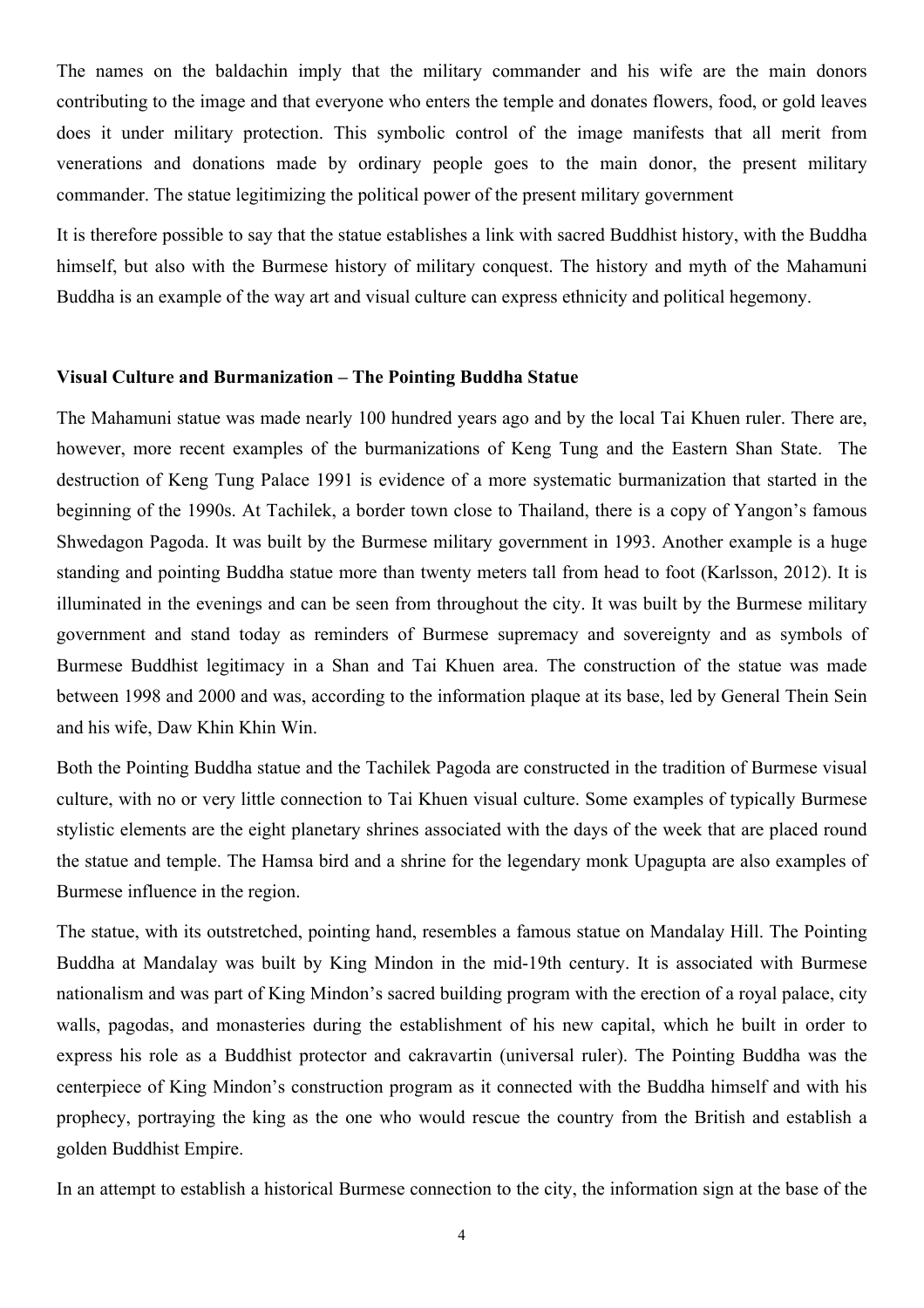Standing Buddha indicates that the supposedly first Buddhist building on the hill, the Anawratha Pagoda, was made by an ancient Burmese king in the year 734 (according to the Burmese calendar, or 1372 CE). The pagoda must have been named for the pagan King Anawratha, one of the main rulers and conquerors who figures in Burmese history.

It is my firm believes that those who constructed the statue wanted to declare that Buddhism was introduced by the Burmese in this area, not by the Shan, Tai Khuen, or Lan Na. But we know from chronicles that Buddhism was introduced to the area by monks from Chiang Mai, and the city was established by a Tai king in the thirteenth century. The ruler in Keng Tung at that time was King Khaen Lek, the son of Chiang Mai ruler Ku Na. It was also the time of a Singhalese reformist order being established in Chiang Tung, after first having reached Sukhothai and Chiang Mai.

The image was struck by lightning not long after its construction. This and its connection to the Burmese military government, that it is constructed in the tradition of Burmese visual culture, and that it has a symbolic association of Burmese nationalism have made some people believed that it is a fake Buddha. Therefore, there are rumors that the statue is dangerous and ill-omened and some local people avoid walking near the statue because doing so, they believe, it may bring misfortune.

#### **The 600th Anniversary of Songkran in Keng Tung**

The Songkran festival is celebrated in April all over Southeast Asia with the splashing of water as an important element. The Songkran also marks the traditional New Year with water as a symbol of washing away all that is bad. In Keng Tung, however, the Songkran is also celebrated as a special local traditional event deeply embedded in the old history of the Tai Khuen people and the city Keng Tung. The festival in Keng Tung can be seen as a kind of performed history of Keng Tung and the Tai Khuen nation. It's performed every year for the survival and continued existence of the nation.

Several Khuen chronicles describe an event 600 years ago when Keng Tung suffered from an extreme drought. To bring relief, an astrologer advised the ruler to manufacture a frog on the bank of the Khuen River.

*… we should fashion an image of Rahu the frog holding the moon in its mouth and build a sand cetiya covering it on the day the Sangkhan departs and a force of soldiers, elephants, horses, and swordand-shield dancers to pay homage [to it] on the bank of the Khun river…*

*… the sky roared and so much rain fell that the lords had to run away from the rain to the shelter…*

*… this place is the excellent Earth of Victory, which would be a place of worship for all people in time to come…*

 (The Padaeng Chronicle §194-195 in: Saimong Mangrai, *The Padaeng Chronicle and the Jengtung State Chronicle* translated, 1981)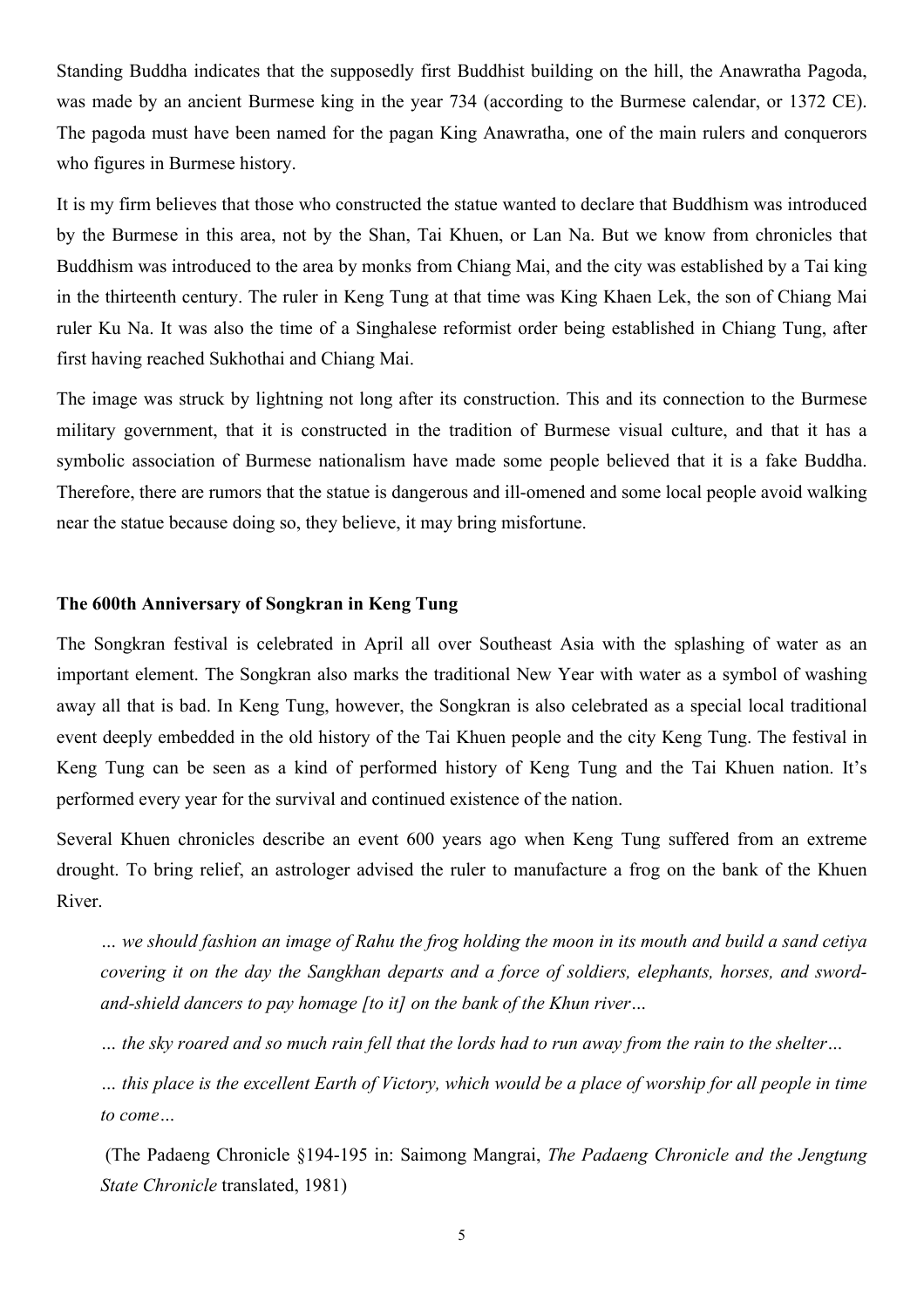This text is the basis for how the Songkran festival is celebrated in Keng Tung. It is believed that the year 2011 marked the 600th anniversary of this event and therefore the Songkran was celebrated extraordinarily that year. Every year, however, some 40 men from the Tai Loi ethnic group come down to the city and play an important role in the festival. This is highlighted in a 24 hour drumming performance that goes on from noon one day and for the whole night until noon the next day. I will discuss the Tai Loi ethnic group later.

A temple drum and a male figure, called Bramar, are placed in the town centre. The figure and the creature he is sitting on are made by paper maché. The creature differs depending on the Khuen Calendar. In 2011 it was a horse, as the 2nd day of Songkran was on a Thursday. This year it will be a dragon. After a short recitation by a layman in front of the drum, the highest Burmese military commander starts the event with a symbolic drumming using a golden stick. Thereafter he walks slowly around the drum splashing water on it with a small twig. The real drumming starts by Tai Loi men during intense water splashing and continue until noon the next day.

In the morning the next day, just as it is told in the text, a frog is made by the riverside out of clay and mud. Thereafter, a female spirit from the mountain is invited to take up residence in the frog. The invitation is made by a layman and Buddhist monks reciting parts of Buddhavamsa Sutta and other texts. At noon the second day a huge procession makes its way toward the river with the drum and the male figure. This procession is the most popular event of the whole festival. Thousands of people are watching the parade in the streets and a huge mass of people follows the parade on foot all the way to the river. Well at the river a kind of chaos ensues as young men try to catch some of the remnants of the frog and the male figure. This will bring them prosperity and wealth the New Year to come.

The procession that accompanies the drum to the river is called "sending the drum". But a generation ago it was called "sending the phallus" instead. It is generally believed that before Saopha Intraleng reformed the ritual in 1897 it was a large phallus that was brought to the female frog spirit by the river. This was also the time when the British visited the town and it is easy to speculate that it was the prudish foreigners who would substitute the phallus for a drum.

The next day people fetch sand from the river in plastic buckets and build sand stupas at the monasteries. They also venerate the spirit of the river (Nat Nam) with small cakes made of sticky rice, peanuts and sesame seeds wrapped in banana leaves.

We have already seen that some 40 Tai Loi men have a leading role in the performance. Before Tai people populated upland Southeast Asia, the Mon-Khmer speaking ethnic groups Wa and Lua/Lawa were dominant in the region and occupied the valleys. Tai Loi is usually translated as "hill Tai" but they are also called Wan Ku, meaning "those who were left behind". This is because they are believed to be the remnants of the Wa or Lua/Lawa tribe that were left behind in the mountains around Keng Tung when the Tai people came and occupied the fertile valleys and expelled the earlier inhabitants.

The Tai Loi have traditionally also been part of the Saopha coronation ceremony in Keng Tung. A Tai Loi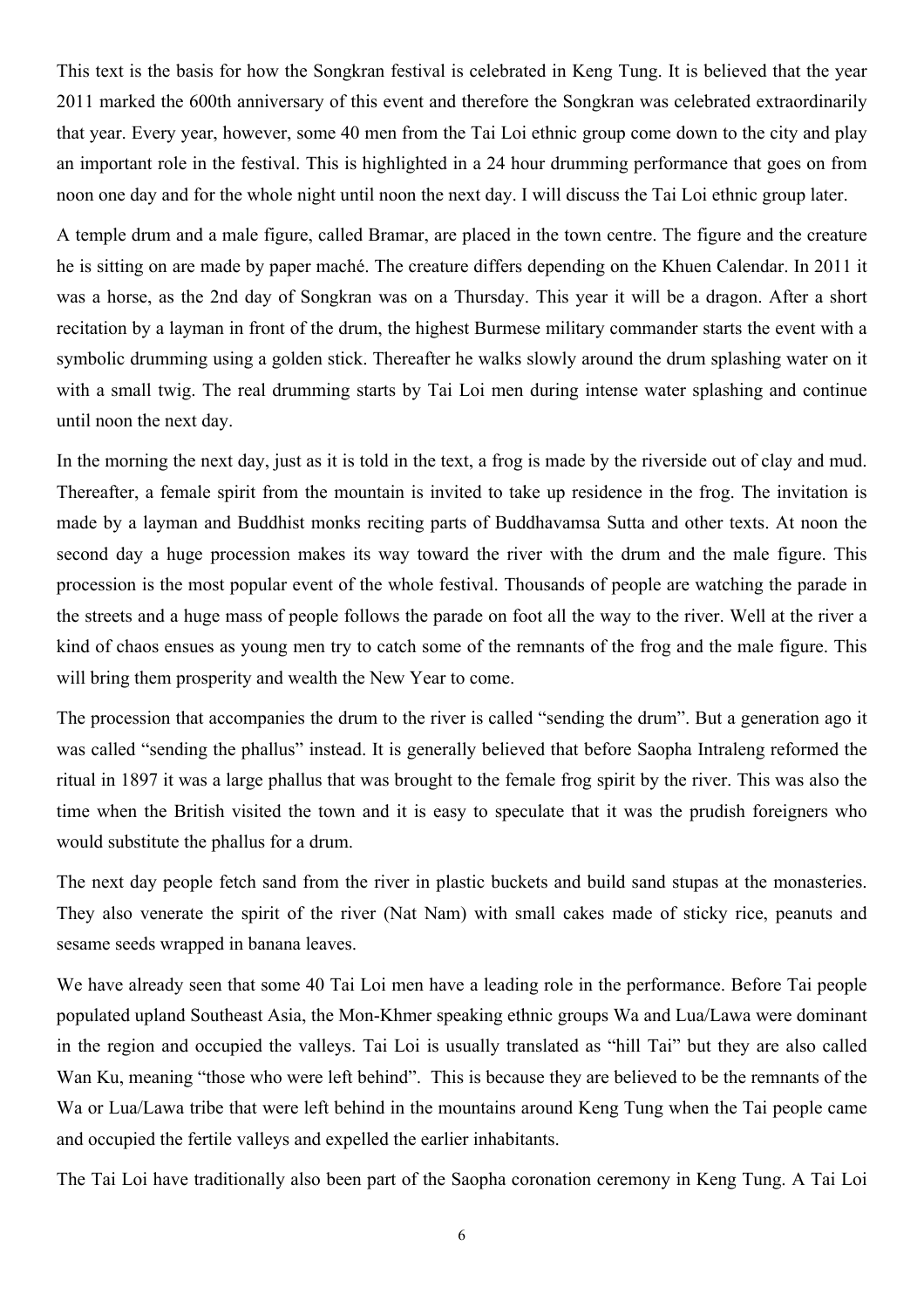chief was placed on a throne and given a meal to eat before they were symbolically driven out of the country and the Khuen ruler took his place on the throne. The last time this ritual was performed was during the coronation of Prince Sao Kawn Kiao Intaleng in 1897. Therefore, both the coronation ceremony and the Songkran water festival can be seen as cultural performances of ancient Tai Khuen history of sovereignty, power and national identity.

In the mountains halfway between Keng Tung and the Chinese border there are a couple of Tai Loi villages with some exceptionally beautiful temples. The Tai Loi in these villages are living in longhouses. It has been assumed that the temple of Baan Sean was built in the 15th century during the prosperous period of the Lanna Kingdom. The smaller temple at Baan Niat is also impressive. These temples were built on the trade route between Keng Tung and Sipsongbanna. Because of political changes and new routes they were left in the mountains well preserved by the villagers. In contrast to the monasteries in Keng Tung they have not been rebuilt and modernized during the centuries. The architecture of the buildings reminds one of a northern Tai cultural landscape including the Eastern Shan State in Myanmar, Sipsongbanna in Yunnan, and northern Laos and Thailand.

### **Publications**

- Karlsson, Klemens. *Face to Face with the Absent Buddha: The Formation of Buddhist Aniconic Art*. Vol. 15, *Acta Universitatis Upsaliensis. Historia Religionum*. Uppsala: Uppsala University, 1999. http://publications.uu.se/theses/abstract.xsql?dbid=421
- Karlsson, Klemens. "The Formation of Early Buddhist Visual Culture", *Material Religion: The Journal of Objects, Art and Belief* 2:1 (2006): 68-95. DOI: 10.2752/174322006778053906
- Karlsson, Klemens. "Tai Khun Buddhism and Ethnic-Religious Identity" *Contemporary Buddhism* 10:1 (2009): 93-101. DOI: 10.1080/14639940902968939
- Karlsson, Klemens. "Shan Ethnic-Religious Identity: Objects, Art, and Material Religion in the Eastern Shan State", Montira Rato, Khanidtha Kanthavichai (eds.) *Shan and Beyond: Essays on Shan Archaeology, Anthropology, History, Politics, Religion and Human Rights*: Institute of Asian Studies, Chulalongkorn University, Bangkok, 2011. P. 117-124.
- Karlsson, Klemens. "Material Religion and Ethnic Identity: Buddhist Visual Culture and the Burmanization of the Eastern Shan State", Julius Bautista (ed.), *The Spirit of Things: Materiality and Religious Diversity in Southeast Asia*. Ithaca, NY: Cornell Southeast Asia Program Publications, 2012. P. 61-77

**NOTE:** *At posting time, Klemens Karlsson is being treated at Chiang Mai Ram Hospital for a bacterial blood infection. We wish him a quick recovery.*

**2. NEXT INTG MEETING : 360th Meeting : TUESDAY 14 May 2013, 7:30 pm at the Alliance Française, Chiang Mai : "Beyond Tolerance, Working for Community Legal Education". A Talk by Wendy Morrish, Co-Director of Bridges Across Borders South East Asia Community Legal Education**

### **Presentation of the talk**

The presentation will illustrate a model of clinical legal education (CLE) that advocates for law students and faculty to stand in solidarity with those who are 'othered'. It promotes a form of law education that builds capacity within law students and faculty to move beyond notions of tolerance, acceptance and respect by affirming the 'other' and standing in solidarity with them so they can access justice. A salient goal of the model is to unlearn oppression, stigma and discrimination, taking a stance to help indigent and vulnerable communities access justice.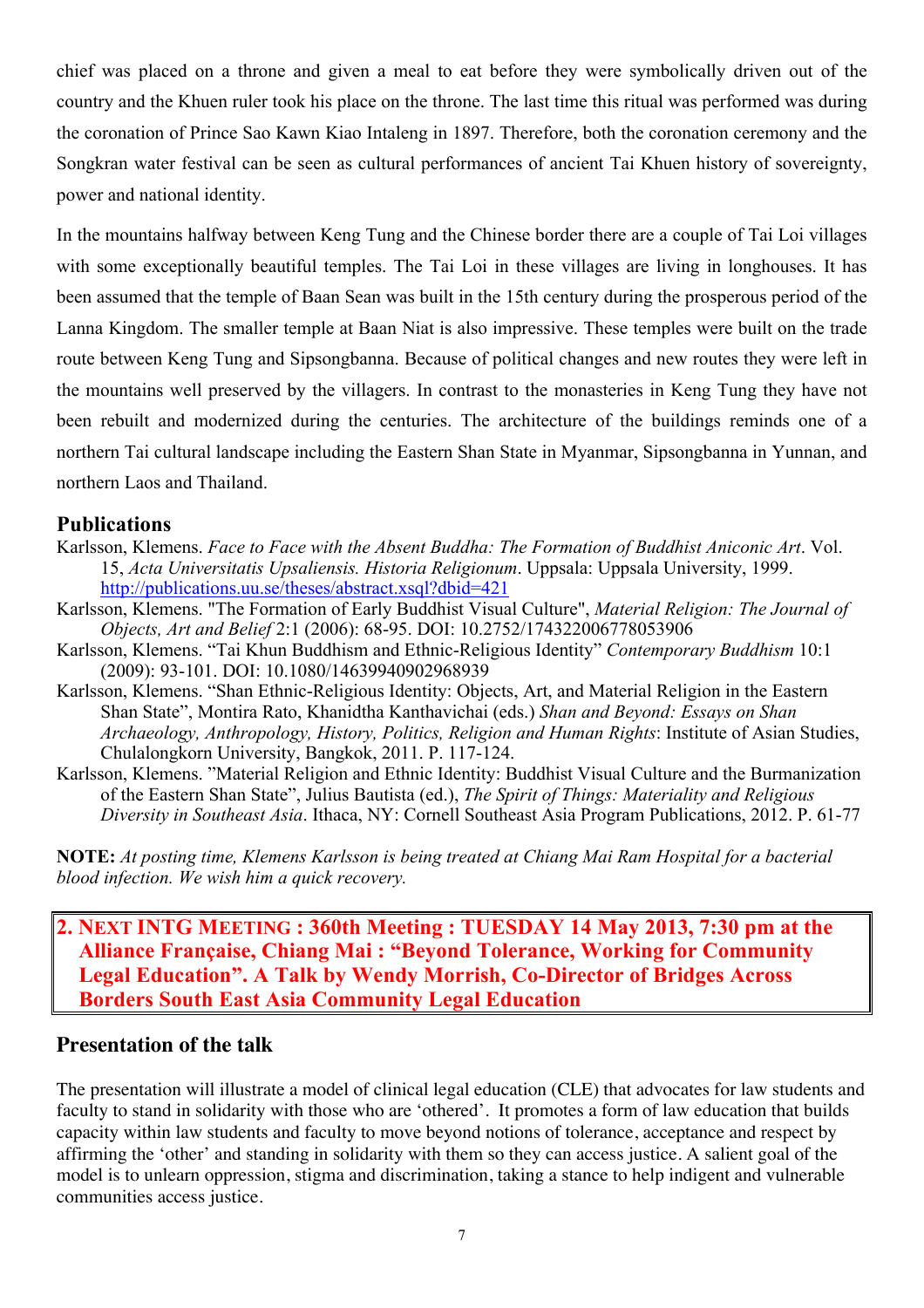## **The Speaker**

*Wendy Morrish is co-director of* **Bridges Across Borders South East Asia Community Legal Education (BABSEA CLE)** *and works with law faculties throughout Southeast Asia to take a much more active role in learning and reflecting upon the relationship of the law and needs of communities where injustice, inequity and exclusion are situated.*

## **3. FUTURE INTG MEETINGS (7:30 p.m. at the Alliance Française, Chiang Mai)**

**360<sup>th</sup> Meeting** : 14 May 2013 : "Beyond Tolerance, Working for Community Legal Education". A Talk by Wendy Morrish, Director of the Community Legal Education Initiative, on community legal services in the Region

**361<sup>st</sup> Meeting :** 11 June 2013 : "Coping with HIV in Adolescence: the Situation in Thailand". A Talk by Dr. Sophie Le Cœur, Institut National d'Études Démographiques (INED) & Institut de Recherche pour le Développement (IRD), France + Program for HIV Prevention and Treatment, Chiang Mai, Thailand.

# **4. MAILING PROBLEMS**

The following addresses bounce back and have been phased out. If you know a working address for these addressees, please send it quickly to  $\leq$ gabaudel@yahoo.com>

 $\langle \text{brace@vif.cnrs.fr} \rangle$ 

 $\leq$ alsauterey.fspmekong@irasec.com>

 $\langle$ bangbox@worldonline.dk>

<jsburdett@hotmail.com>

 $\leq$ kate callahan@hotmail.com>

 $\leq$ kristina.jonsson@ace.lu.se>

 $\leq$ martinthai $@$ hotmail.com>

<mael.raynaud@gmail.com>

 $\leq$ me@jaimep.org>

<merzac@bethel.edu>

 $\langle$ pia@ezystock.com>

 $\epsilon$ pfmc $(a)$ gol.com>

 $\leq$ sarapee chiangmai $\omega$ hotmail.com>

### **5. INTG CONTACTS : Convenor - Secretary - Website**

- **1) Convenor : Rebecca Weldon :** e-mail : < **rebecca.weldon@gmail.com**>. Mobile : **087 193 67 67**.
- **2) Secretary : Louis Gabaude** : e-mail : <**gabaudel@yahoo.com**>. Mobile : **087 188 50 99**.
- **3) INTG Website : http ://www.intgcm.thehostserver.com**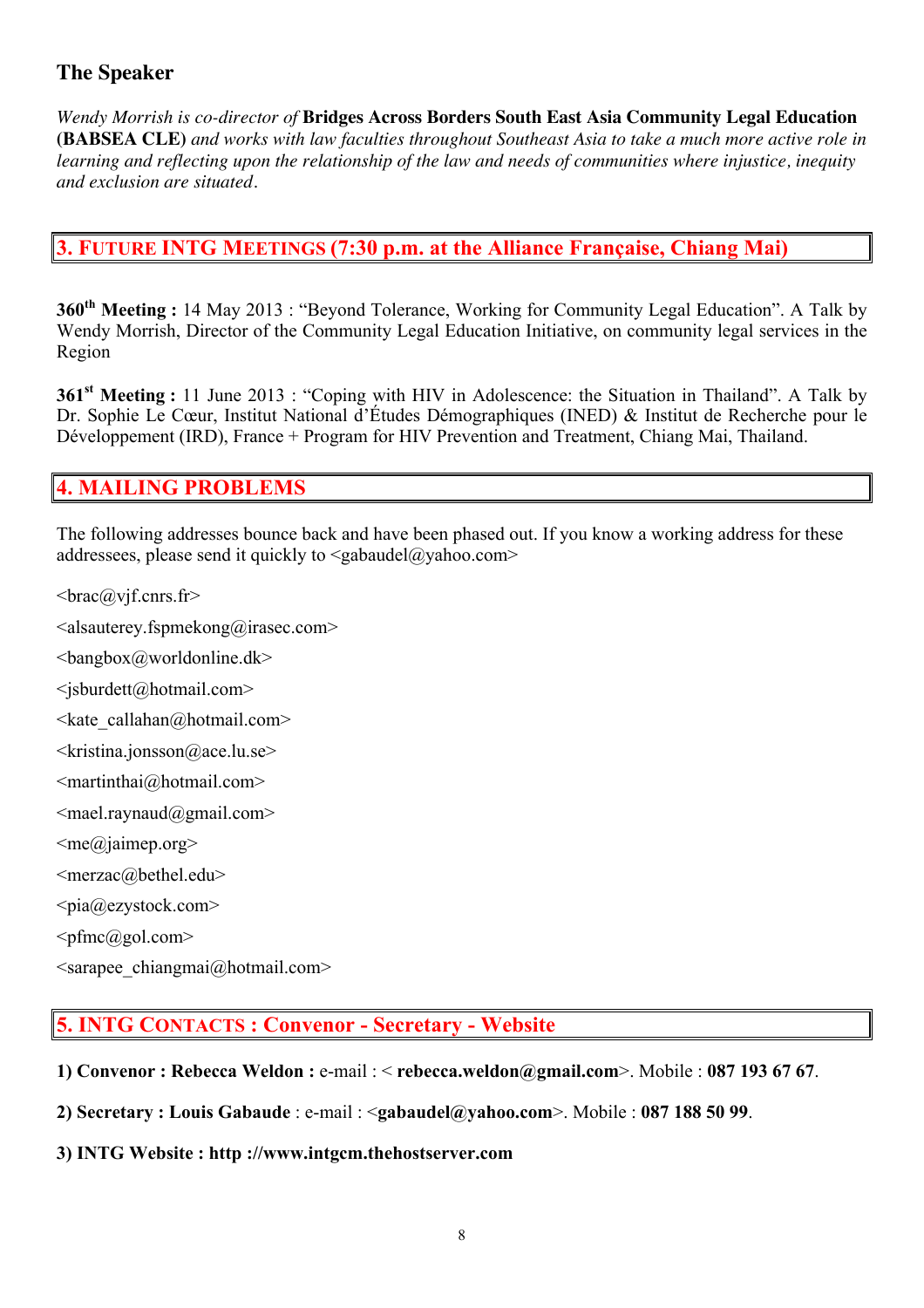**Informal Northern Thai Group (INTG)** 28 years of Talks! \_\_\_\_\_\_\_\_\_\_\_\_\_\_\_\_\_\_\_\_\_\_\_\_\_\_\_ \_\_\_\_\_\_\_\_\_\_\_\_\_\_\_\_\_\_\_\_\_\_\_\_\_\_\_\_\_\_\_\_\_\_\_\_\_\_\_\_\_\_\_\_\_\_\_ \_\_\_\_\_\_\_\_\_\_\_\_\_\_\_\_\_\_\_\_\_

**Beyond Tolerance: Working for Community Legal Education**  A Talk by **Wendy Morrish Tuesday 14 May 2013 : 19:30** At the **ALLIANCE FRANÇAISE – Chiang Mai**

**138, Charoen Prathet Road, Opposite Wat Chaimongkhon & EFEO**